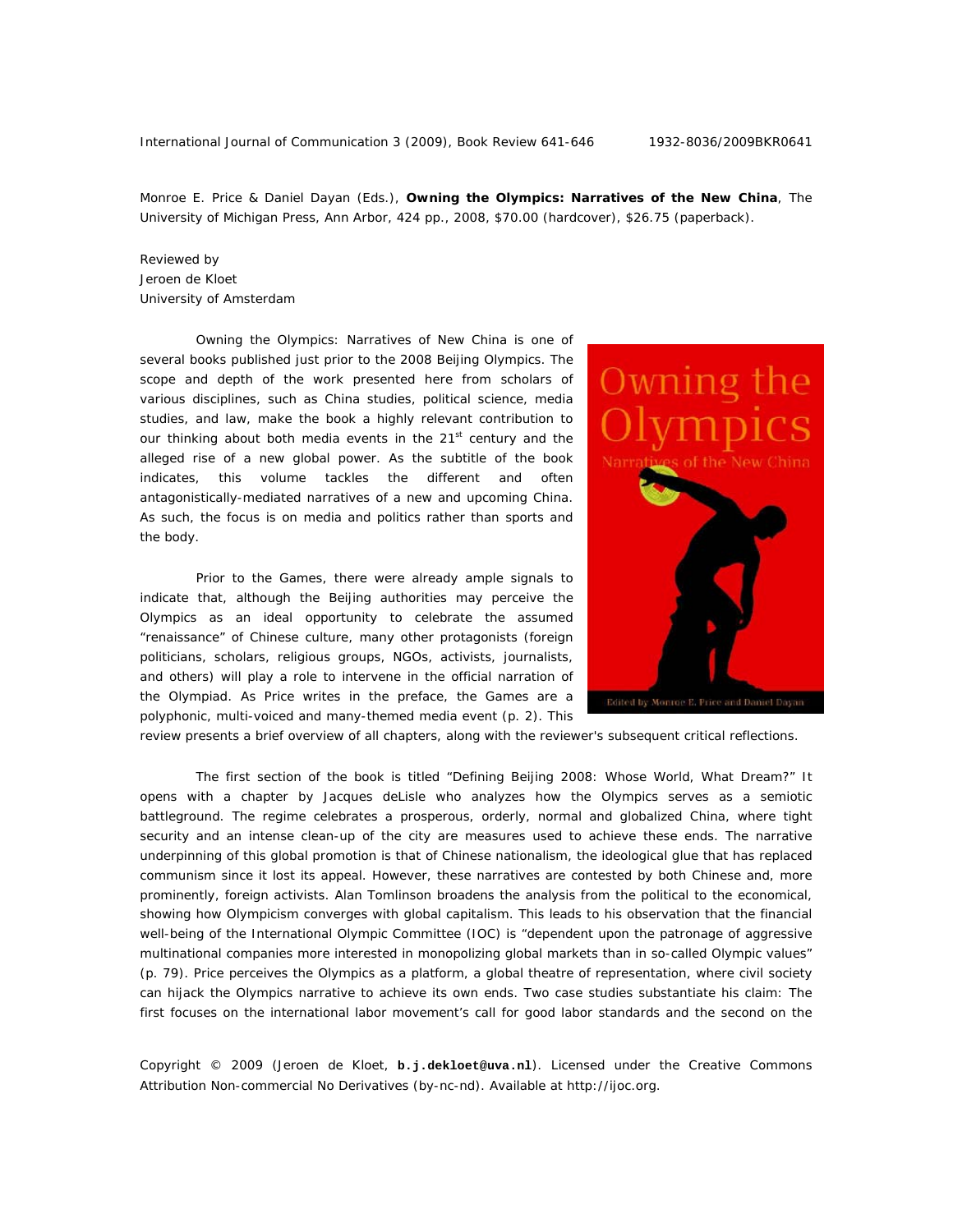protests related to China's involvement with Darfur, out of which the rather awkward term *genocide Olympics* was born.

The second section of the book, "Precedents and Perspectives," opens with a chapter by Nicholas Cull that shows how the Olympics serves as an exercise in public diplomacy. Like the preceding chapters, the author is keen to point at the potential of the emergence of counternarratives, resulting in the problematic claim that due to Internet and global satellite news, "China will be known as it is, not as it wishes to be" (p. 137). The chapter by Heidi Østbø Haugen on the construction in Beijing during the bid period draws on close analysis of promotion materials. This rich, empirically grounded study follows the more general analyses that precede it. Haugen illuminates how strategic self-orientalization is linked to a mythical past and a narrative of dizzying technological, economic, and social progress, all of which help produce a stable nation-state called China that is on its way to become a modern, global power. Jeffrey Wasserstrom turns the gaze back to the West and unravels, in a lucid historical analysis, how images of China in the U.S. press can be traced back to two tropes: The first is the American China Dream, which sees

Chinese as people who want to embrace our ways and who live in a land poised on the brink of shedding vestiges of worrisome old ways. The Nightmare is predicated on a contrasting vision of the Chinese as people who are helping to keep in power or have become the unwilling victims of a vicious state that threatens all we hold dear. (p. 172)

Shifting his historical analysis back to the present, Wasserstrom rightly predicts that these images will continue to taint Western perceptions of China. Indeed, he remarks that PR officials of the organizing committee complain that no matter what they do or said, China's image would always be twisted in the Western media: If there are protests at the Olympics, it will be a sign of how bad it is in China. If there are no protests, it will be evidence of how repressive the Communist Party is.

Sandra Collins then draws on an analysis of the cancelled 1940 Tokyo Games, the 1964 Tokyo Games, the 1988 Seoul Games and the 1998 Nagano Winter Games to show how the East-West dichotomy impacts them all. Time and again, the cities capitalize on their assumed hybridity  $-$  "the coexistence of modern development with ancient cultural traditions" (p. 186). In doing so, these Games reify, according to Collins, essentialized notions of the West being modern and Asia being traditional. Further, they imply that all Asian nations will peacefully enter a world system dominated by the West. This text shows that the self-orientalizing and mythologizing strategies employed by Beijing are not uniquely Chinese but are often used by other Asian cities, raising important questions about the (im)possibility of defining or exploring alternative modernities. The chapter by Briar Smith shows how both the demand for an open media environment and the desire for media control produce a highly unstable new climate for China. For her, the Olympics presents an important rite of passage "in which new approaches to media freedom, government transparency, and environmental stewardship could lead the way to a new, more globally participatory Chinese era" (p. 222).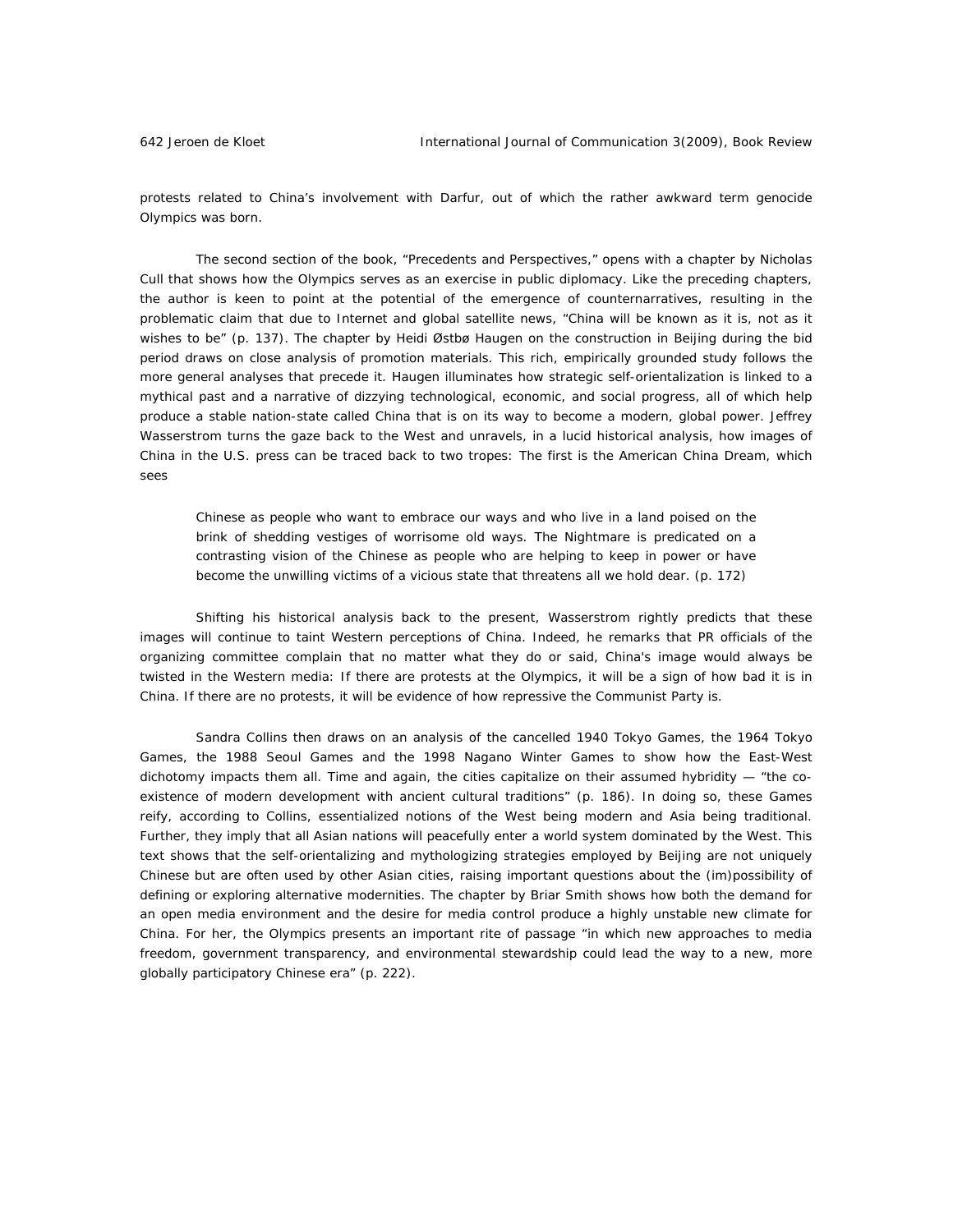"Theaters of Representations," the third section of the book, starts with an analysis of the urban reconstruction of Beijing. In her chapter, Carolyn Marvin shows how the new architectures, all designed by renowned Western architects, stir up debate because their construction is perceived in China as a slight against Chinese architecture. At the same time, foreign commentators critique these Western architects for cooperating with the Chinese regime. On the other hand, The Olympic Green represents a cosmopolitan comfort zone, a public space where life is a "colorful, bustling affair, a green escape, a frictionless territory of upscale consumption and leisure" (p. 255). In the chapter by Christopher Kennet and Miquel de Moragas, the authors offer a comparative account of how the Chinese part of the closing ceremony in Athens was broadcast on five TV channels (in respectively the U.S., Canada, Spain, Mexico, and Europe). Their analysis shows that the commentators, for the most part, lack cross-cultural understanding and quickly retreat to the safe narrative of sports, refraining from further cultural contemplations. In particular, NBC commentators lack preparation and are unable to explain the cultural symbolism. Lee Humphreys and Christopher Finley focus on the framing of the Beijing Olympics as a hightech Olympics. This framing aligns with China's desire to become a technological innovator — progressing from the label "made in China" to the idea of "created in China." New technologies also hold the potential to produce counternarratives, as mobile phone users now can become producers of media content as well. The chapter authored by Hai Ren engages with a crucial question: Given its importance and popularity, how is it possible that Wushu, a full-contact sport that derives from Chinese martial arts, fails to become an Olympic sport? He rightly critiques the IOC's bias for the dominant sports of the West. His chapter serves as a timely warning against further homogenization of the Olympics. In their chapter, contributors Andy Miah, Beatriz Garcia, and Tian Zhihui focus on the growing importance of the nonaccredited media centers and their part in promoting citizen journalism, a role that continues to gain importance due to new technologies like blogging and podcasting. As their analysis shows, the host city is keen to support and promote these media centers as part of its branding tactics. The danger is that the different roles journalists perform will come again under the scrutiny of the IOC. Sonja Foss and Barbara Walkosz then analyze elite American newspapers' coverage of Beijing's preparations for the 2008 Olympics. They identify four ideological spaces (of definition, equivocation, accumulation, and anticipation) that operate on a binary logic: China as unique vs. China as Western; China as violator of human rights vs. China as upholder of human rights; China as abundant resources vs. China as limited resources; and China as powerful economic partner vs. China as unreliable economic partner. The analysis convincingly shows how these spaces "make China an entity that is capable of being known" (p. 364), giving audiences a sense of safety, stability, and control.

Turning to the possible future role of the IOC, Christopher Finley argues that although traditional Olympic internationalism suffers from centering the West as the ultimate model and goal for all societies, a new emerging Olympics internationalism allows for a negotiation of the "norms, aspirations, and roles of already powerful global actors as they interact in an increasingly interdependent world" (p. 376). The deliberate vague definition of Olympicism contributes to its adaptability and malleability. He shows how the IOC is necessarily implicated in a geopolitical narrative in which states and sponsors are in uneasy conversation with global civil society. Together with the contributions of Tomlinson as well as those of Miah, Garcia, and Tian, Finley's argument inspires critical reflection upon the role of the IOC.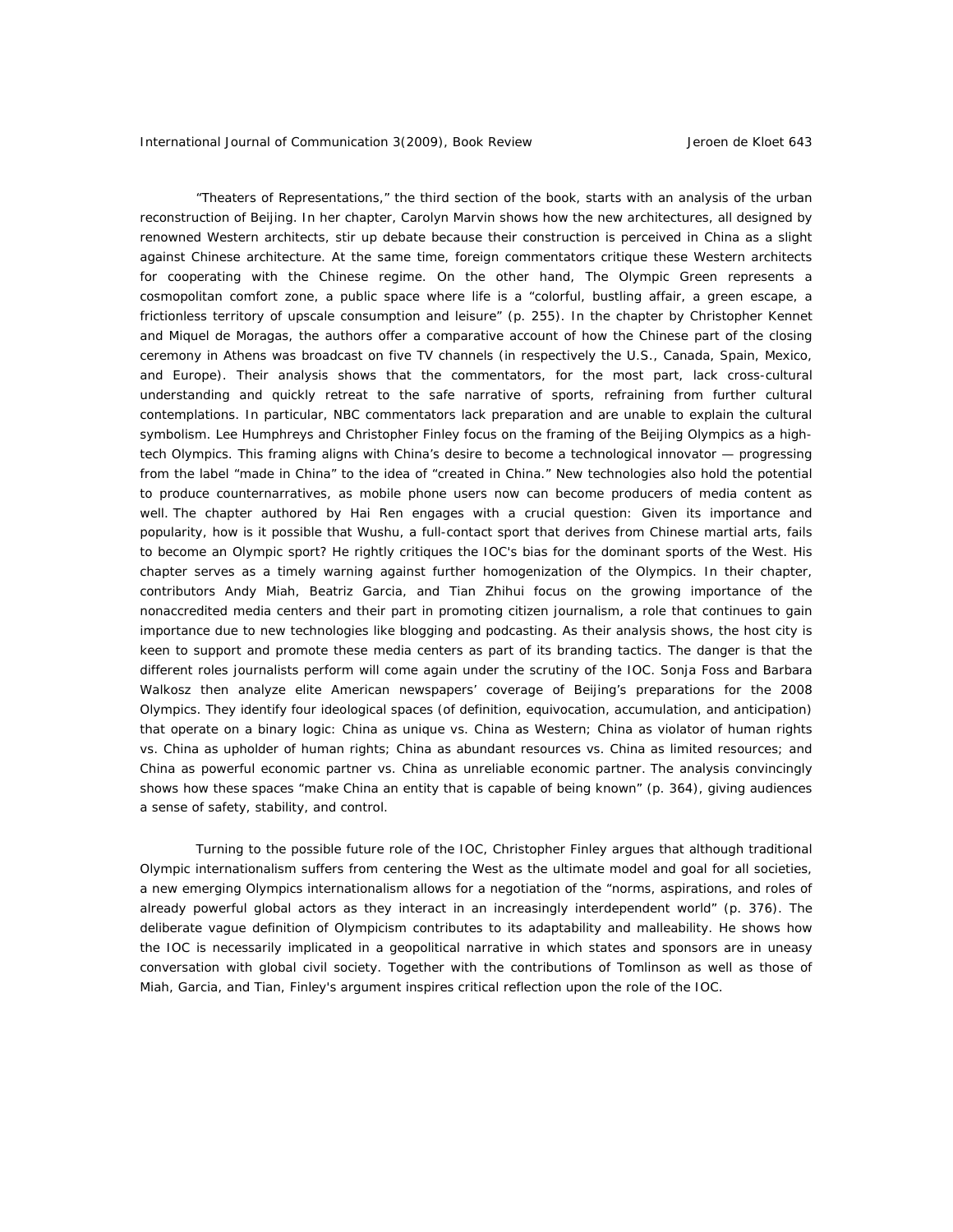In the final chapter of the book, Daniel Dayan revisits his and Elihu Katz's classic book *Media Events: The Live Broadcasting of History* (1992). He notes how the world has changed into one ridden with conflict — the semantic of conflictualization. In terms of syntactics, Dayan observes a banalization: that an exclusive focus on one event has become scarce and that we are instead constantly bombarded with "almost" media events. Finally, the pragmatics of media are disenchanted and reception more individualized, as consumers also become producers and messages multiply. Dominant events have now come to serve "as the contested ground for a multiplicity of media voices" (p. 398).

Dayan's renewed theorizations are aptly accurate when looking at the Beijing Olympics with hindsight. What we witnessed in 2008 was a multiplicity of events that were mediated across different media platforms. Most prominently, beside the Olympics, there were the Tibet protests in March, the events surrounding the Olympics torch relay, the Sichuan earthquake, China's space mission, the milk scandal, and the global financial crisis. All these stories feed into each other and make it hard to single out the Olympics as *the* Media Event. Instead, many living in China throughout 2008 felt they were experiencing a rollercoaster of events. Furthermore, most critical journalistic voices seemed to become silent the moment the Games had started. Then the sports competition itself took precedence (and probably rightly so), along with the nationalistic sentiments surrounding it, to became the focus of the media, both Chinese and foreign.

Two challenges haunt quite a few contributions to this book. First, in their uncritical adaptation of a discourse of "human rights," "freedom," and other related concepts, some contributors display what can be termed *conceptual imperialism*. For example, in the chapter that appears to frame the book as a whole, deLisle wonders whether the Games will present a journey "toward a more liberal and open environment in China" that may "bring the end of a closed and repressive order." Throughout this chapter, the implicit assumption is that China ought to become an "open," "liberal," and 'free" society. In a similar vein, Smith employs ideas of "government transparency" and "media freedom." In his chapter, Price neglects to interrogate his notion of "civil society." Such ideologically loaded concepts (that hint at a validation of a neo-liberal structuring of society) are presented unquestioned. They serve as assumptions that are neither problematized nor reflected upon. These assumptions are often accompanied by a rather one-dimensional critique of China. For example, Marvin's chapter critiques the urban reconstruction of Beijing, frequently pointing to the "ongoing demolition of what remains of the old" and the assumed alarming levels of air pollution. She writes in a rather naïve and nostalgic vein of how "neighborhoods in which extended families lived for centuries in close-knit community networks have been lost" (p. 252).

The dominant question posed in this book is how the Olympics can and will change China, assuming salvation will come from the outside. Literary critic Rey Chow refers to the "Western" portrayal of China as the King Kong syndrome, "producing 'China' as a spectacular primitive monster whose despotism necessitates the salvation of its people by outsiders" (1998, p. 94). Indeed, what this monster needs is exposure, discipline, and punishment to be contained (if not freed) and nudged toward a "liberal" and "democratic" society. This predicament calls for a counter question, one posed by Susan Brownell in her book on the Beijing Olympics (2008), which is recommended reading alongside this volume: namely, how China may change the Olympics. Unfortunately, this question seems to be beyond the purview of most of this book's contributors. Nevertheless, the pieces do speak to one another, which enhance the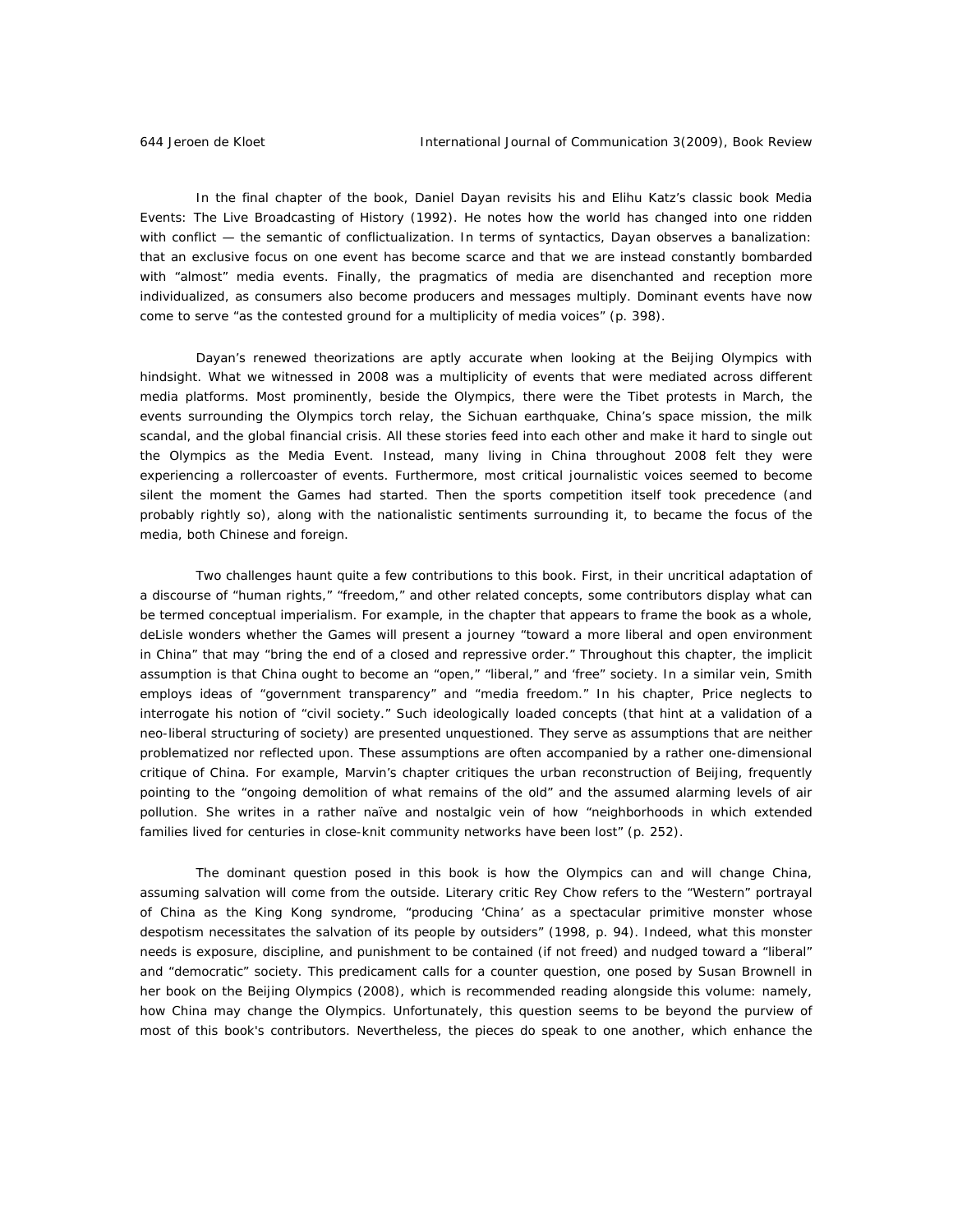value of this volume. It would be interesting to analyze where and how the texts in this book are haunted by the clichéd images of China as described by Wasserstrom.

A second problem is that of cultural essentialism. For example, the only chapter authored by a Mainland Chinese academic (Hai Ren) voices a highly relevant critique on the Western-centric ways in which the IOC includes certain sports and refuses others. Unfortunately, the author far too sweepingly essentializes t'ai chi as a sport that "reflects Chinese social values, such as self-control and benevolence" (p. 314) and aligns Chinese sports seamlessly to the idea of a univocal, coherent tradition. Such interpretation too easily ignores all tensions within the contested domain of "Chinese culture" as well as the Han-centric and Beijing-centric related processes of inclusion and exclusion.

Despite the problems of conceptual imperialism and cultural essentialism, the pieces in the book indicate the scholarly tactics that may help to overcome them. First, empirical pieces based on direct sources, rather than on reports from foreign journalists, help to present a more detailed and comprehensive account of the multiple realities of "China" and the Olympics. Situated knowledges often work better than general, universalized theorizations. Close readings of visual materials, combined with interviews and local sources, help to avoid easy generalizations. In my view, the best example of this approach is found in the contribution by Haugen. Second, historical, comparative approaches prove valuable in both countering and sensitizing us to the uniqueness of the Chinese case. They reveal parallels and discontinuities that help to understand the complexities of China. (See, for example, the contributions by Collins; Kennet and de Moragas; Miah, Garcia and Tian; and Humphreys and Finlay.) Third, a reflexive and critical approach seems indispensible to avoid simply imposing ideologically loaded concepts ("human rights") on China. This approach seeks to unpack the dominant narratives in Western media reports, for example, or questions our own position, our own concepts. (See, for example, the contributions by Wasserstrom; Collins; and Foss and Walkosz.) In short, a more Foucauldian take in which we also ask why we say what we say, and what the possible power-related implications of our discourse are, remains pivotal if we want to avoid a Eurocentric or Anglocentric interpretation. Perhaps the inclusion of more pieces by "Chinese" authors would have helped to strike a better balance in this respect. That said, this book deserves a wide audience. Its focus reaches beyond the Beijing Olympics, inspiring us to rethink the relationships between media, politics, and mega events. The chapters are in dialogue with one another, as well as with the reader, making this a fruitful intellectual journey that opens up multiple avenues for future research.